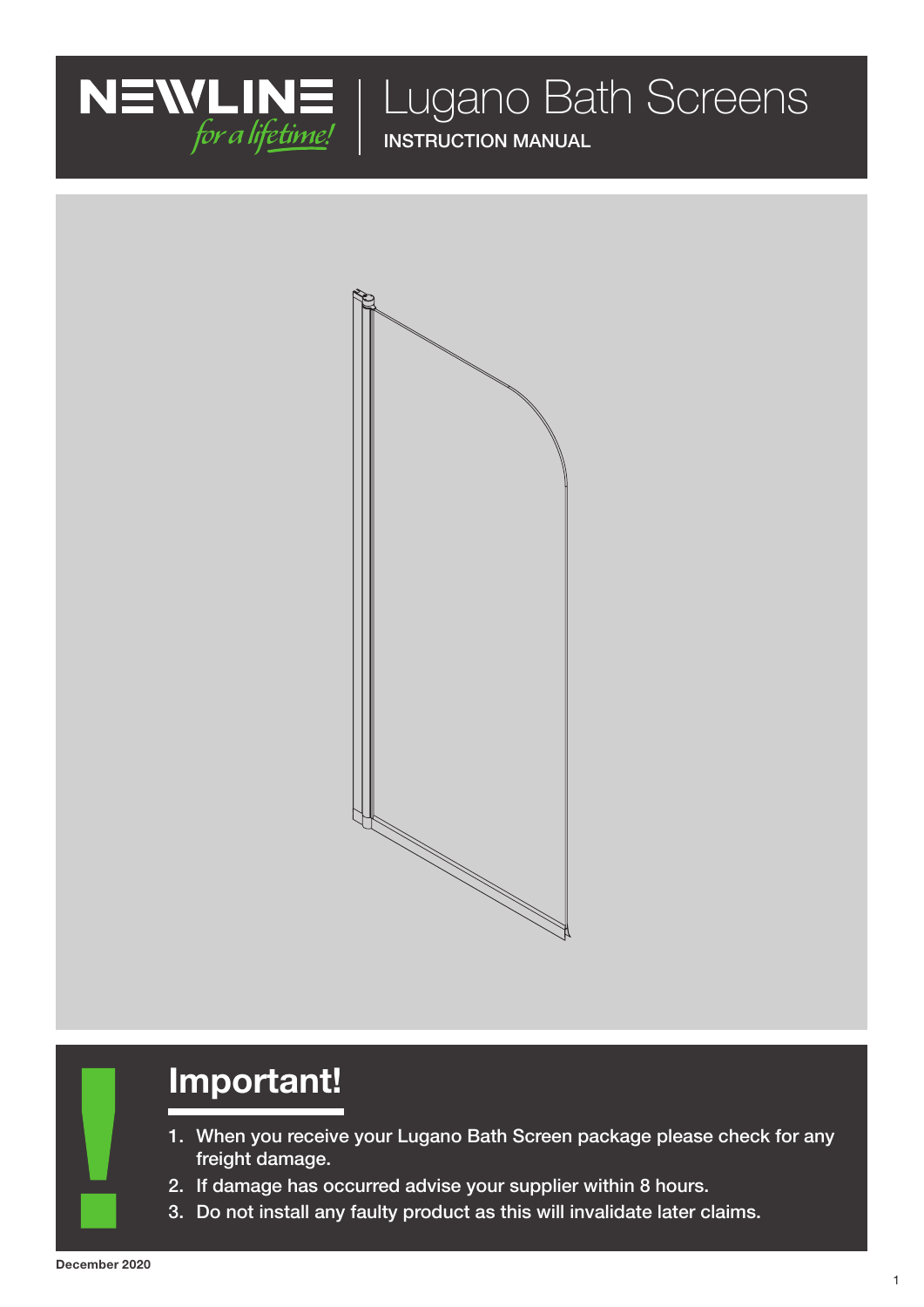# INTRODUCT0RY

Thank you for selecting a quality Stein Bathroomware Product.

#### HEALTH AND SAFETY

- The glass requires two people to handle.
- Always stand glass up after unpacking the components and use soft packing when in contact with hard surfaces. Take care not to strike an edge or corner on a hard surface.
- All glass is toughened and cannot be reworked or drilled.
- Wear protective gloves and eye protection.
- Special care should be taken when drilling walls to avoid hidden pipes or electrical cables.

#### **WARRANTY**

- This covers product defects: bath screen 5 years, working parts 2 years and PVC seals 1 year.
- Installation must comply with instructions to be under warranty.
- Damage or breakage on site is not covered in warranty.

## MATERIALS REQUIRED

Sika Silaflex NG Silicone (Translucent) - Cleaning materials and Methylated Spirits (from retailer).

## TOOLS REQUIRED



**BEFORE YOU START:** Read the instructions to understand the scope of the install.

- This swinging glass panel is adaptable to suit bath lips up to 30mm in height. This is achieved with 3 seals in the kit to cover the variable heights (page 7).
- Solid fixing to the wall is advised. Bath Lip design governs the positioning of wall channel. View item D on page 4 for stud position. To cover variables, install stud with 90mm face crosswise.
- The wall needs to be plumb and the bath level for a satisfactory installation. Any variations will need to be identified along with planning to overcome this.

#### WE RECOMMEND A TRADESMAN FAMILIAR WITH THIS TYPE OF INSTALLATION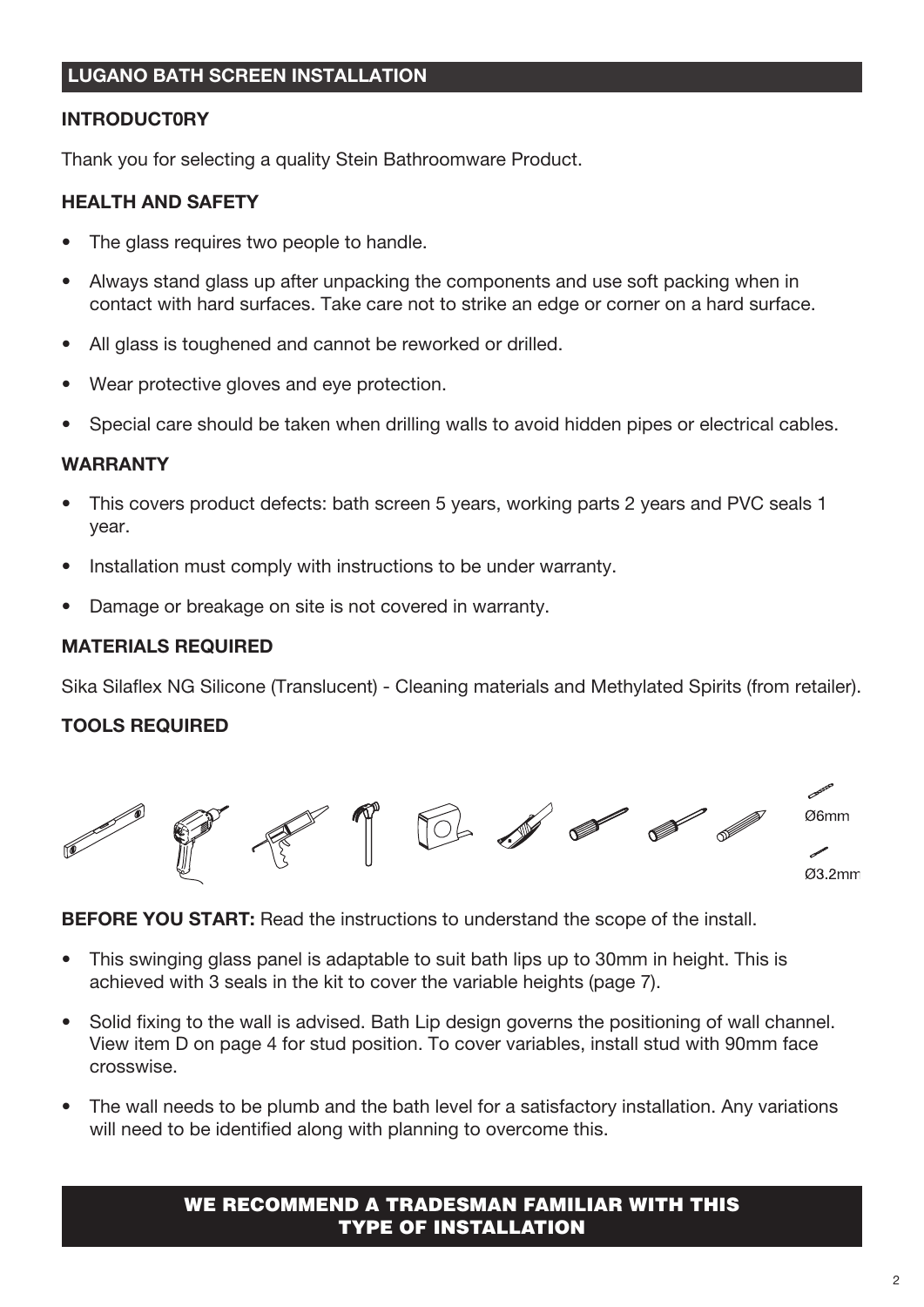

Items designated with an Asterisk  $(\bigstar)$  are already assembled in this Bath Screen

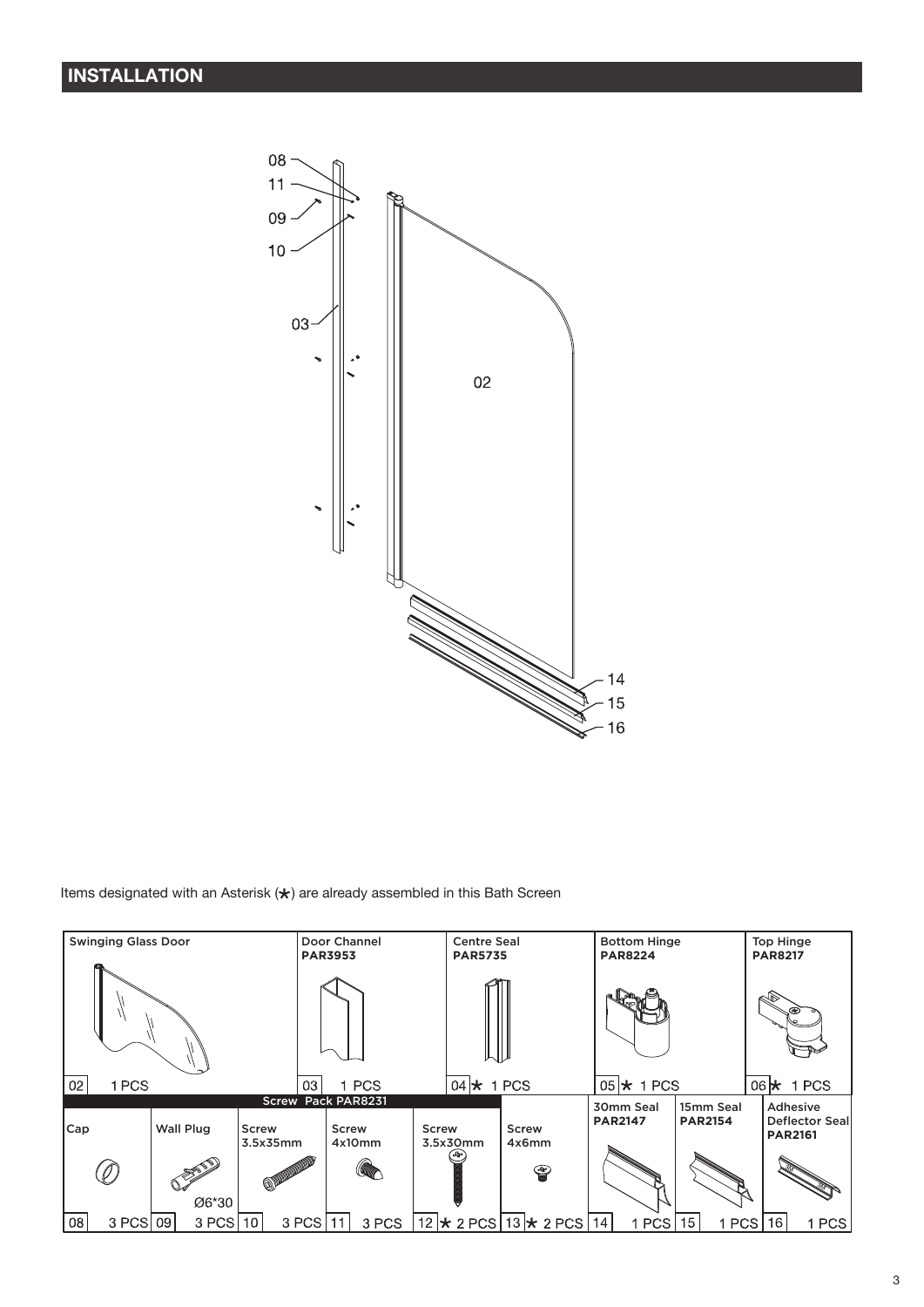# INSTALLATION

# LOCATION OF WALL CHANNEL



2 Fit assembled bath screen into wall channel.

Ensure the gap under door is parallel preferably slightly greater at outer end of door.



#### NOTE:

If you have a 30mm bath lip, raise the height of the fixed glass 3mm above the bath.

This will ensure sufficient clearance of the lip.